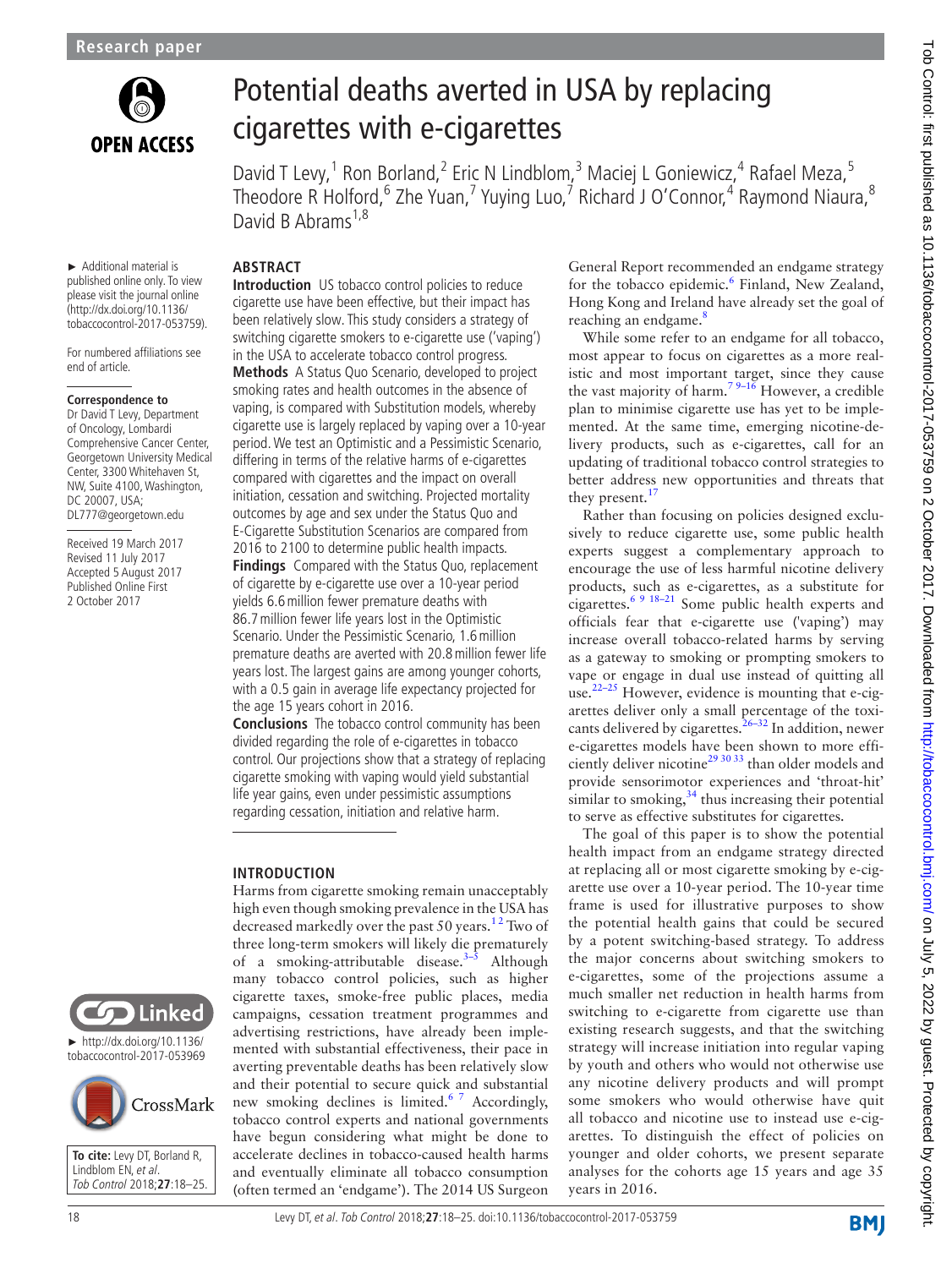### **Methods**

The analysis begins with a Status Quo Scenario for smoking rates and health outcomes. E-cigarette Substitution models are then developed in which cigarette use is replaced by vaping. Projected mortality and life years lost (LYL) under the Status Quo and E-cigarette Substitution models are compared to determine the public health impact.

To reflect the population of smokers alive today in USA, we confine the analysis to the population age 15 years through age 99 years in 2016. Projections are applied through the year 2100 to incorporate the potential health effects of those at younger ages. The model was built in Excel for transparency and to facilitate use by interested parties. The model equations, an explicit statement of the assumptions, and further details, are provided in [supplement 1 technical appendix](https://dx.doi.org/10.1136/tobaccocontrol-2017-053759).

### **Status Quo Scenario**

The Status Quo Scenario focuses on cigarette use and is initialised in 2016 with the population classified as never, current and former cigarette smokers. Due to data limitations and to simplify the analysis, the Status Quo Scenario only considers cigarettes, and does not include smokeless tobacco, e-cigarettes or cigars.

### Future cigarette use

Smoking rates are projected forward using age-specific and sex-specific initiation and cessation rates, and age-specific, sex-specific and smoking status-specific mortality rates. Holford *et al*[1 35](#page-6-0) developed the initiation and cessation rates by applying an age-period-cohort statistical model to data from the 1965–2012 National Health Interview Surveys while correcting for bias due to higher mortality among current and former smokers. They were validated by comparing the smoking prevalence projections based on these initiation and cessation rates over the period 1965 through 2010 against observed rates.<sup>[34](#page-7-3)</sup> Age-specific, sex-specific and cohort-specific initiation and cessation rates were used to project forward current, former and never smoker rates from their initial 2016 levels. To distinguish between successful cessation and short-term cessation followed by relapse, cessation is measured as having quit smoking for at least 2years. All-cause cohort life tables subclassified by smoking status (never, former and current) were developed for the  $1864-1980$  birth cohorts,  $36$ and projected forward $3537$  using data on smoking prevalence and relative risks by age, sex and smoking status derived from the first two American Cancer Society Cancer Prevention Studies and the smoking prevalence data described above.

### Mortality outcomes

Under the Status Quo, the number of smoking-attributable deaths for current smokers is calculated by age, sex and year as the product of their excess mortality risks (ie, current smoker mortality rate minus never smoker mortality rate) multiplied by the number of smokers. A parallel process is used to derive estimates for former smokers. The numbers of smoking-attributable deaths for current and former smokers are combined and then multiplied by the expected years of life remaining of a never smoker in their age group to estimate LYL from smoking.

### **E-cigarette Substitution Scenarios**

Starting with the same proportions of smokers, former smokers and never smokers as in the Status Quo Scenario, the two E-cigarette Substitution Scenarios were constructed to show the impact of substituting e-cigarette use for cigarette smoking. The Optimistic Scenario is based primarily on current use patterns in

e-cigarettes and published evaluations of harm reduction, while the Pessimistic Scenario is intended to reflect the 'worst case' of suggested harms (eg, with e-cigarettes more harmful than the science indicates), and the switching strategy substantially increasing vaping beyond those who would have smoked in the Status Quo Scenario.

### Future cigarette and e-cigarette use

We assume that the prevalence of cigarette use will be reduced to a 5% residual prevalence of cigarette use in the Optimistic Scenario and to 10% in the Pessimistic Scenario. This residual of cigarette smokers would reflect those unwilling or unable to quit cigarettes as well as those who initiate e-cigarette use and progress to smoking. The substitution of e-cigarette for cigarette use under the Optimistic Scenario is modelled as a 10% reduction in the difference between the 2016 smoking prevalence and the 5% residual at each age to each cohort each year over 10 years starting in 2017, that is, replacing 10% of cigarette by e-cigarette users over 10 years, so that a residual of 5% cigarette smoking prevalence remains in 2026. In the Pessimistic Scenario, the corresponding annual reduction is calculated to instead yield a 10% prevalence of cigarette use after 10 years.

Those who replace cigarettes with e-cigarette use before age 40 years are treated as never smokers using e-cigarettes, since their risks as former smokers will be close to that of never smokers.<sup>[38](#page-7-6)</sup> Those who replace cigarette with e-cigarette use after age 40 years are treated as former smokers using e-cigarettes.

In the Status Quo Scenario, most never smokers initiate cigarette smoking by age 24 years. Under the Optimistic Scenario, never smokers who would have smoked cigarettes instead become e-cigarette users at the same rates as initiation of cigarette use in the Status Quo Scenario after the 5% smoking prevalence is reached, reflecting the small percentage of never smokers who have been found to use e-cigarettes. $39-41$  Under the Pessimistic Scenario, e-cigarette initiation is assumed to occur at 150% of the Status Quo smoking initiation rate to reflect some renormalisation of nicotine use. $22-25$ 

The Optimistic and Pessimistic Scenarios are also distinguished by the rate of cessation from e-cigarettes. Like cigarette smokers, e-cigarette users may quit e-cigarette use for health or other reasons. Indeed, some studies have found e-cigarettes vary substantially in nicotine delivery and can have lower nicotine addiction liability than when the nicotine is delivered via inhaled smoke from the combustion of tobacco smoking.<sup>33 42-45</sup> Under the Optimistic Scenario, e-cigarette users each year quit at the same age-specific and sex-specific cessation rate as smokers in the Status Quo Scenario. Under the Pessimistic Scenario, e-cigarette users each year quit at half the rate of cigarette smokers in the Status Quo Scenario.

The final distinction between the Optimistic and Pessimistic Scenarios is the expected risk of e-cigarette use, which is measured here relative to the excess risk of cigarettes. Although the health risks have yet to be thoroughly characterised, e-cigarettes appear to have much lower levels of toxicants than cigarettes $26-29$  32 Under the Optimistic Scenario, an excess risk of e-cigarette use at 5% of cigarette excess risk is applied to current e-cigarette users, reflecting estimates from published reports.<sup>27</sup> <sup>46</sup> We assume that the risk to former smokers from using e-cigarettes is proportional to the difference in risks between current and former smokers. Applying the 5% excess risk of exclusive e-cigarette use to former smokers using e-cigarettes, their excess risk is estimated as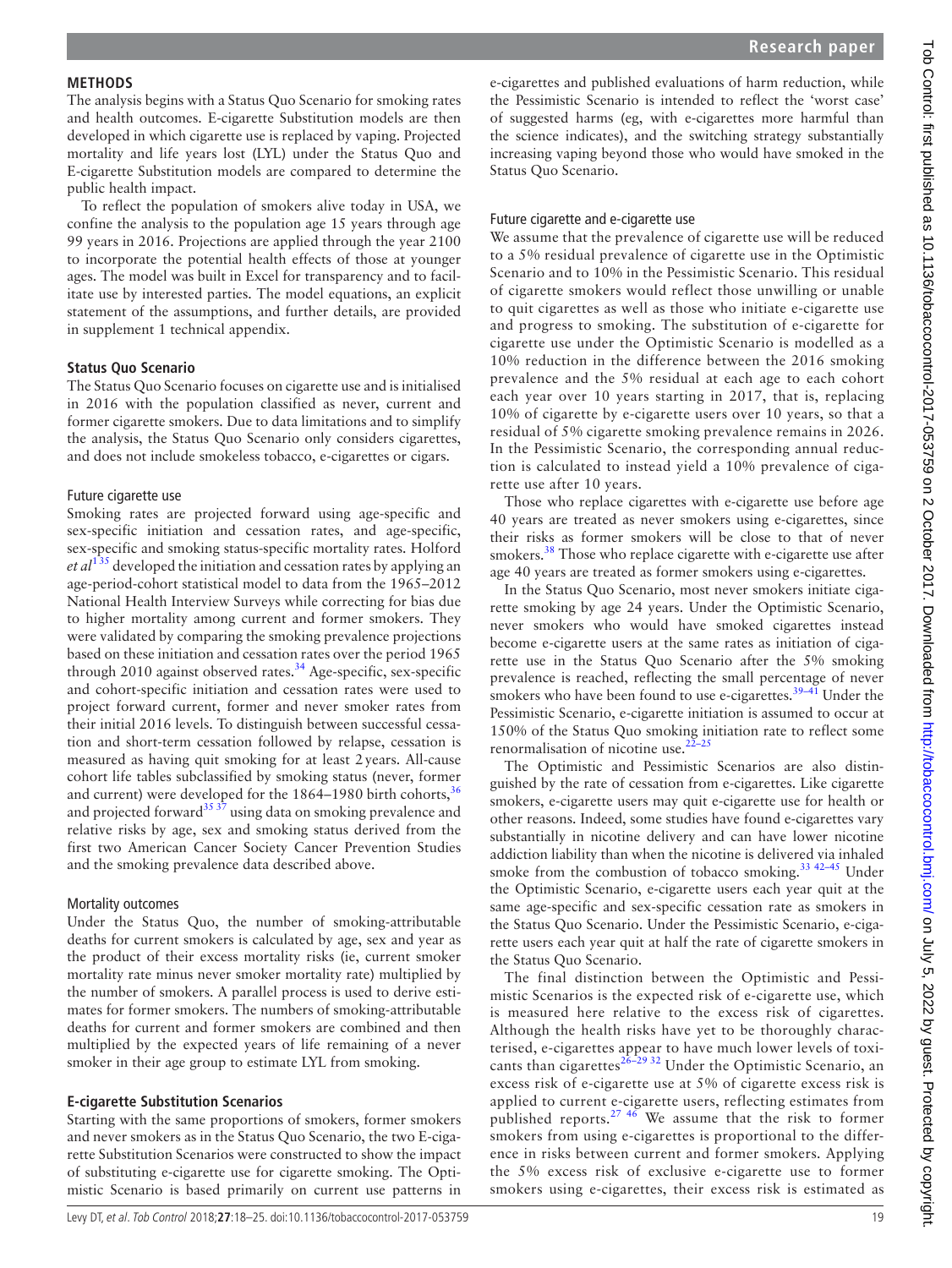that of former smokers plus (5% x (current smoker mortality rate − former smoker mortality rate)). Although worst case estimates of excess risks have not been published, we apply an excess risk of 40% for e-cigarette use under the Pessimistic Scenario, as suggested by some critics of vaping.<sup>47 48</sup> Parallel to the Optimistic Scenario, the 40% risk is then also scaled by the difference in risks between current and former smokers.

### Health outcomes

For the Optimistic and Pessimistic E-Cigarette Substitution Scenarios, total premature deaths and LYL are calculated for e-cigarette users that never smoked, e-cigarette users among former smokers, former e-cigarette users, and current and former smokers who have not yet switched to e-cigarette use. At each age, excess risks are multiplied by the number of individuals in each of these categories and summed to obtain premature deaths and multiplied by expected life years remaining of a never smoker to obtain LYL.

## **Public health impact of replacing cigarette use by e-cigarettes**

For the Optimistic and Pessimistic Scenarios, the public health impact is estimated by subtracting total premature deaths in each of these Scenarios from those in the Status Quo Scenario, and similarly for LYL. The public health impact is first determined for each cohort by summing overall remaining ages, and then summed over cohorts to determine the overall impact. By dividing the change in LYL by the 2016 population, we obtain a measure of the impact of the E-cigarette Substitution Scenario on life expectancy.

## **Results**

[Table](#page-2-0) 1 contains the premature deaths and LYL by age predicted under the Status Quo and the two E-cigarette Substitution Scenarios. [Supplement 2](https://dx.doi.org/10.1136/tobaccocontrol-2017-053759) contains additional results by sex and for different levels of e-cigarette risk.

## **Status Quo Scenario**

Under the Status Quo Scenario, smoking prevalence (age 15–99 years) in 2016 is 19.3% for men and 14.1% for women,

and declines over time for cohorts above age 24 years in 2016. A cumulative total of 26.1million (18.8million male; 7.3million female) premature deaths and 248.6million (177.9million male; 70.8million female) LYL are projected.

## **E-Cigarette Substitution Scenarios**

Under the Optimistic Scenario, a cumulative total of 19.5million (14.0million male; 5.5million female) premature deaths and 161.9million (115.0million male; 46.9million female) LYL are projected. Compared with the Status Quo Scenario, a net gain of 6.6million (4.8million male; 1.7million female) fewer premature deaths and 86.7million (62.9million male; 23.9million female) fewer LYL are projected, representing 25% fewer premature deaths and 35% fewer LYL. The reduction in LYL translates to an increased average life expectancy of 0.33 (0.49 male; 0.18 female) years for the 2012 age 15 years and above population.

Under the Pessimistic Scenario, the e-cigarette prevalence is slightly larger in the early years (due to the 10% rather than 5% residual smoking prevalence), but does not decline as rapidly over time as in the Optimistic Scenario. With a 10% residual prevalence, the models allows no switching to e-cigarette use after age 61 years for men and after age 54 years for women, since smoking rates are 10% at those ages in 2016. Health outcomes are worse than the Optimistic Scenario with a cumulative total of 24.4million (17.4million male; 7.0million female) premature deaths and 227.8million (160.0million male; 67.8million female) LYL. Compared with the Status Quo Scenario, a net gain of 1.6million (1.4million male; 0.3million female) representing 6% fewer premature deaths and 20.8million (17.8million male; 3.0million female) representing 8% fewer LYL are projected. Average life expectancy increases 0.08 years (0.14 male; 0.02 female).

# **The 2001 birth cohort**

As shown in [table](#page-3-0) 2, male smoking prevalence under the Status Quo Scenario for the 2001 birth cohort (age 15 years in 2016) is 4.5% at age 15 years, increasing to 21.7% at age 25 years, and decreasing to 10.6% at age 55 years. Female smoking prevalence is substantially lower beginning at 2.4%, increasing to 15.2% at age 25 years and falling to 8.3% at age 55 years. A cumulative total

<span id="page-2-0"></span>

| Table 1<br>Status quo and e-cigarette substitution, premature deaths and life years lost for all cohorts, men and women combined |                  |         |         |        |      |                               |                                         |                                    |
|----------------------------------------------------------------------------------------------------------------------------------|------------------|---------|---------|--------|------|-------------------------------|-----------------------------------------|------------------------------------|
| Outcome                                                                                                                          | <b>Year 2016</b> | 2026    | 2060    | 2080   | 2100 | Cumulative<br>$(2016 - 2100)$ | Deaths prevented/<br>life years gained* | % Change relative<br>to status quo |
| Status Quo Scenariot                                                                                                             |                  |         |         |        |      |                               |                                         |                                    |
| Premature deaths                                                                                                                 | 461588           | 470743  | 316556  | 167037 | 2905 | 26065448                      |                                         |                                    |
| Life years lost                                                                                                                  | 5689458          | 5625286 | 2626503 | 685593 | 1852 | 248639532                     |                                         |                                    |
| Optimistic Scenario‡                                                                                                             |                  |         |         |        |      |                               |                                         |                                    |
| Premature deaths                                                                                                                 | 461588           | 380832  | 233243  | 56399  | 459  | 19484289                      | 6581159                                 | 25.2%                              |
| Life years lost                                                                                                                  | 5689458          | 3839765 | 1345385 | 183297 | 294  | 161 905 579                   | 86733953                                | 34.9%                              |
| Pessimistic Scenario§                                                                                                            |                  |         |         |        |      |                               |                                         |                                    |
| Premature deaths                                                                                                                 | 461588           | 456297  | 298689  | 127706 | 2188 | 24 4 32 0 65                  | 1633383                                 | 6.3%                               |
| Life years lost                                                                                                                  | 5689458          | 5261398 | 2319388 | 528926 | 1396 | 227835203                     | 20804329                                | 8.4%                               |

\*Life years gained=life years lost in Status Quo Scenario − Life years lost in E-cigarette Substitution Scenario.

†Status Quo Scenario: smoking rates evolve from initial 2016 levels based on age, gender and cohort-specific smoking initiation and cessation rates in the absence of e-cigarette use.

‡Optimistic Scenario: e-cigarettes excess risk 5% of smoking, 5% of the population continues to initiate cigarette smoking or remain as smokers, the remainder of never smokers then initiate e-cigarette use at the rate of cigarette smoking initiation in the Status Quo Scenario, and both smokers and e-cigarette users quit at the rate of smokers in the Status Quo Scenario.

§Pessimistic Scenario: e-cigarettes excess risk 40% of smoking, 10% of the population continues to initiate cigarette smoking or remain as smokers, the remainder of never smokers then initiate e-cigarette use at the 150% rate of cigarette smoking initiation in the Status Quo Scenario, and e-cigarette users quit at 50% of the rate of smokers in the Status Quo Scenario and smokers quit at the Status Quo cessation rate.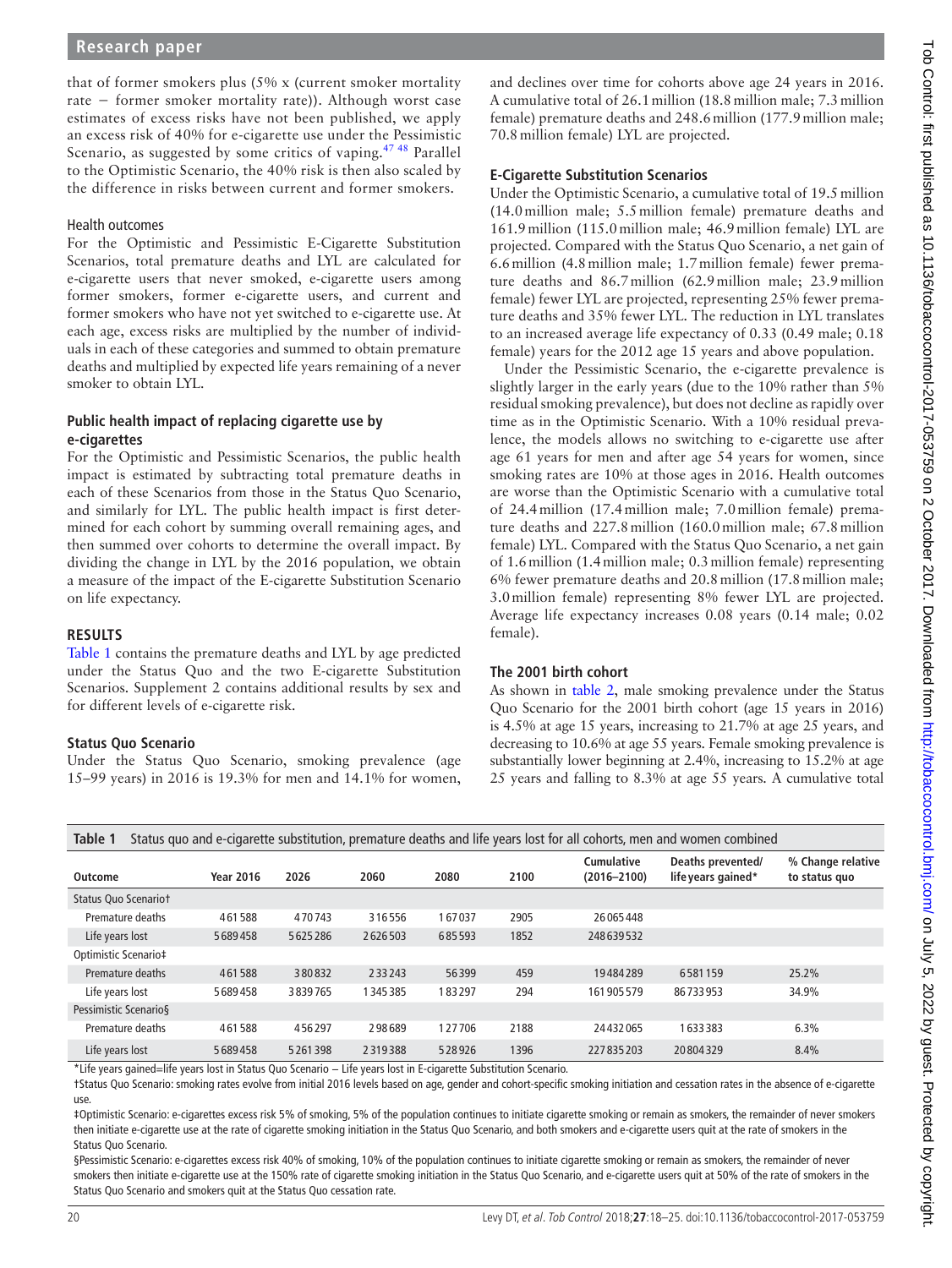# **Research paper**

<span id="page-3-0"></span>

| Table 2 Status quo and e-cigarette substitution, premature deaths and life years lost, men and women born in 2001 (age 15 years in 2016) |                                              |              |                |         |                 |                    |                   |  |
|------------------------------------------------------------------------------------------------------------------------------------------|----------------------------------------------|--------------|----------------|---------|-----------------|--------------------|-------------------|--|
|                                                                                                                                          | Year                                         | 2016         | 2026           | 2056    | Cumulative      | Deaths prevented/  | % Change relative |  |
| <b>Outcomes</b>                                                                                                                          | Age, years                                   | 15           | 25             | 55      | $(2016 - 2100)$ | life years gained* | to status quo     |  |
| Male                                                                                                                                     |                                              |              |                |         |                 |                    |                   |  |
| Status Quo Scenariot                                                                                                                     |                                              |              |                |         |                 |                    |                   |  |
| Prevalence                                                                                                                               | Never smoker                                 | 95.5%        | 75.5%          | 72.8%   |                 |                    |                   |  |
|                                                                                                                                          | Cigarette smoker                             | 4.5%         | 21.7%          | 10.6%   |                 |                    |                   |  |
|                                                                                                                                          | Former smoker                                | 0.0%         | 2.8%           | 16.7%   |                 |                    |                   |  |
| Premature deaths                                                                                                                         |                                              | 0            | 0              | 1381    | 176915          |                    |                   |  |
| Life years lost                                                                                                                          |                                              | $\pmb{0}$    | $\mathbf 0$    | 43507   | 2101 908        |                    |                   |  |
| Optimistic Scenario‡                                                                                                                     |                                              |              |                |         |                 |                    |                   |  |
| Prevalence                                                                                                                               | Never smoker                                 | 95.5%        | 75.5%          | 72.5%   |                 |                    |                   |  |
|                                                                                                                                          | Cigarette smoker                             | 4.5%         | 5.0%           | 2.1%    |                 |                    |                   |  |
|                                                                                                                                          | Former smoker>age 0.0%<br>40 years           |              | 0.0%           | 1.2%    |                 |                    |                   |  |
|                                                                                                                                          | E-cigarettes<br>exclusive                    | 0.0%         | 16.7%          | 8.7%    |                 |                    |                   |  |
|                                                                                                                                          | Former smoker <age<br>40 years</age<br>      | 0.0%         | 2.8%           | 10.5%   |                 |                    |                   |  |
|                                                                                                                                          | E-cigarette/former<br>smoker                 | 0.0%         | 0.0%           | 0.0%    |                 |                    |                   |  |
|                                                                                                                                          | Former E-cigarette<br>user                   | 0.0%         | 0.0%           | 4.9%    |                 |                    |                   |  |
| Premature deaths                                                                                                                         |                                              | 0            | 0              | 301     | 29556           | 147359             | 83.3%             |  |
| Life years lost                                                                                                                          |                                              | $\mathbf{0}$ | $\overline{0}$ | 9496    | 402823          | 1699 085           | 80.8%             |  |
| Pessimistic Scenario§                                                                                                                    |                                              |              |                |         |                 |                    |                   |  |
| Premature deaths                                                                                                                         |                                              | $\pmb{0}$    | $\pmb{0}$      | 1247    | 141287          | 35629              | 20.1%             |  |
| Life years lost                                                                                                                          |                                              | $\pmb{0}$    | 0              | 39308   | 1793 892        | 308016             | 14.7%             |  |
| Female                                                                                                                                   |                                              |              |                |         |                 |                    |                   |  |
| Status Quo Scenariot                                                                                                                     |                                              |              |                |         |                 |                    |                   |  |
| Prevalence                                                                                                                               | Never smoker                                 | 97.6%        | 82.8%          | 79.4%   |                 |                    |                   |  |
|                                                                                                                                          | Cigarette smoker                             | 2.4%         | 15.2%          | 8.3%    |                 |                    |                   |  |
|                                                                                                                                          | Former smoker                                | 0.0%         | 2.1%           | 12.3%   |                 |                    |                   |  |
| Premature deaths                                                                                                                         |                                              | $\pmb{0}$    | 0              | 369     | 63244           |                    |                   |  |
| Life years lost                                                                                                                          |                                              | $\pmb{0}$    | $\pmb{0}$      | 12513   | 711172          |                    |                   |  |
| Optimistic Scenario‡                                                                                                                     |                                              |              |                |         |                 |                    |                   |  |
| Prevalence                                                                                                                               | Never smoker                                 | 97.6%        | 82.8%          | 79.4%   |                 |                    |                   |  |
|                                                                                                                                          | Cigarette smoker                             | 2.4%         | 5.0%           | 2.1%    |                 |                    |                   |  |
|                                                                                                                                          | Former smoker>age<br>40 years                | $0.0\%$      | 0.0%           | 1.3%    |                 |                    |                   |  |
|                                                                                                                                          | E-cigarettes<br>exclusive                    | 0.0%         | 10.2%          | 6.2%    |                 |                    |                   |  |
|                                                                                                                                          | Former smoker <age 0.0%<br="">40 years</age> |              | 2.1%           | 7.5%    |                 |                    |                   |  |
|                                                                                                                                          | E-cigarette/former<br>smoker                 | 0.0%         | $0.0\%$        | $0.0\%$ |                 |                    |                   |  |
|                                                                                                                                          | Former e-cigarette<br>user                   | 0.0%         | 0.0%           | 3.5%    |                 |                    |                   |  |
| Premature deaths                                                                                                                         |                                              | $\pmb{0}$    | 0              | 109     | 14297           | 48947              | 77.4%             |  |
| Life years lost                                                                                                                          |                                              | $\pmb{0}$    | $\mathsf{0}$   | 3687    | 181846          | 529326             | 74.7%             |  |
| Pessimistic Scenario§                                                                                                                    |                                              |              |                |         |                 |                    |                   |  |
| Premature deaths                                                                                                                         |                                              | $\pmb{0}$    | $\mathsf{0}$   | 387     | 61469           | 1775               | 2.8%              |  |
| Life years lost                                                                                                                          |                                              | $\pmb{0}$    | $\pmb{0}$      | 13106   | 737757          | $-26585$           | $-3.7%$           |  |

\*Life years gained=life years lost in Status Quo − Life years lost in E-cigarette Substitution Scenario.

†Status Quo Scenario: Smoking Rates evolve from initial 2016 levels based on age, gender and cohort-specific smoking initiation and cessation rates in the absence of e-cigarette use.

‡Optimistic Scenario: e-cigarettes excess risk 5% of smoking, 5% of the population continues to initiate cigarette smoking or remain as smokers, the remainder of never smokers then initiate e-cigarette use at the rate of cigarette smoking initiation in the Status Quo Scenario, and both smokers and e-cigarette users quit at the rate of smokers in the Status Quo Scenario.

§Pessimistic Scenario: e-cigarettes excess risk 40% of smoking, 10% of the population continues to initiate cigarette smoking or remain as smokers, the remainder of never smokers then initiate e-cigarette use at the 150% rate of cigarette smoking initiation in the Status Quo Scenario, and e-cigarette users quit at 50% of the rate of smokers in the Status Quo Scenario and smokers quit at the Status Quo cessation rate.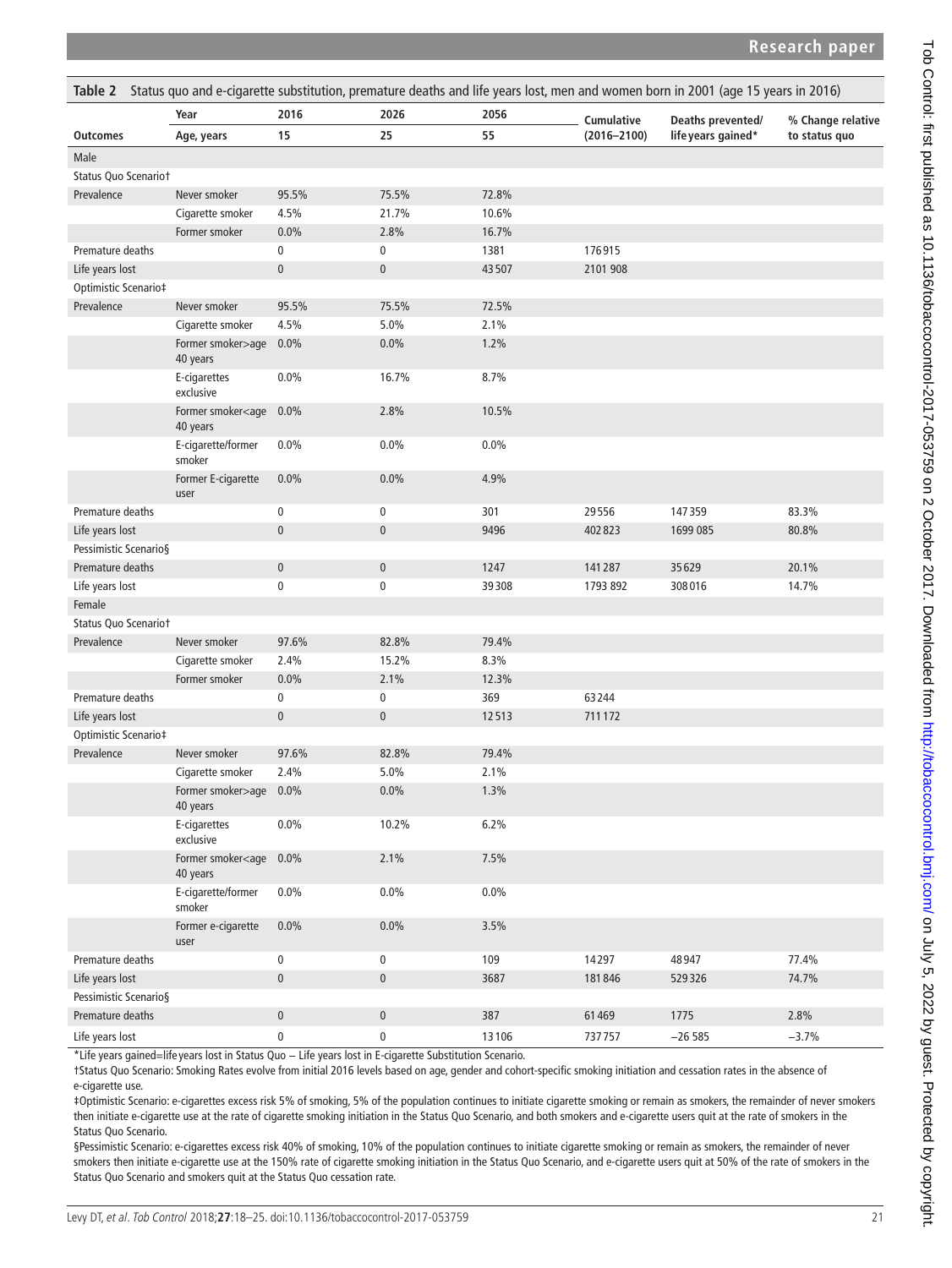of 240 thousand (176.9 thousand male; 63.2 thousand female) premature deaths and 2.8million (2.1million male; 0.7million female) LYL are attributed to smoking for the 2001 birth cohort. For the same cohort under the Optimistic Scenario, 29.6 thousand premature deaths and 402.8 thousand LYL are projected for men and 14.3 thousand premature deaths and 181.8 thousand LYL for women, yielding a net public health gain of 196.3 thousand fewer premature deaths and 2.2million fewer LYL, representing 82% fewer premature deaths and 79% fewer LYL. Life expectancy increases by 0.5 years (0.8 male; 0.3 female), largely reflecting the 2.9 years (3.7 male; 1.7 female) increase in life expectancy of otherwise smokers. Compared with the Status Quo Scenario, 16% fewer premature deaths and 10% fewer LYL are projected under the Pessimistic Scenario.

### **The 1981 birth cohort**

As shown in [table](#page-5-0) 3, male (female) smoking prevalence under the Status Quo Scenario for the 1981 birth cohort (age 35 years in 2016) begins at 28.4% (21.0%), decreasing to 21.4% (16.3%) at age 45 years and 5.5% (3.7%) at age 75 years. Compared with the Status Quo Scenario, the projected net public health gain with the Optimistic Scenario is 160.5 thousand (119.9 thousand male; 40.5 thousand female) or 43% fewer premature deaths and 2.2million (1.7million male; 559.8 thousand female) or 52% fewer LYL. For the Pessimistic Scenario, 13% fewer premature deaths and 17% fewer LYL are projected.

### **Discussion**

Our analysis shows that a hypothetical substitution of e-cigarette for cigarette use provides tremendous potential to avert premature deaths due to smoking, with only a relatively small amount of premature deaths due to e-cigarettes. Among those aged 15 years and above in 2016, almost 6.6million fewer premature deaths and 86.7million fewer LYL due to cigarette use occur in the Optimistic Scenario. The average 15-year-old would increase their life expectancy by 0.5 years, reflecting the increased life span of those who have, or would otherwise have smoked cigarettes, switching to e-cigarettes. Our results also show that although there would still be considerable premature deaths and LYL in all scenarios ([table](#page-2-0) 1), these are primarily due to the impact of smoking among those aged 35 years and older in 2016 (tables [2 and 3\)](#page-3-0). This estimate corresponds, in our view, to reasonable estimates of initiation, cessation and e-cigarette risk known to date.<sup>1949</sup>

Even in the Pessimistic Scenario, where we allow for longterm ongoing renormalisation of tobacco use in terms of e-cigarette initiation, reduced cessation, far smaller reductions in harm from e-cigarettes than existing science indicates, and a residual prevalence of 10%, there are still overall net gains in averted premature deaths and LYL. Accordingly, this study suggests that, even under a worst case scenario, an endgame strategy that successfully prompted most cigarette smokers to switch to vaping would secure substantial public health gains.

In addition to the reductions in mortality, further health benefits would accrue from reduced disability, tobacco-related disease incidence and exposure to secondhand smoke. The reduced disability and disease burden would also translate directly into lower medical costs associated with cancer, chronic obstructive pulmonary disease and heart disease, reduced productivity losses due to death and disease primarily among those of ages 40 years through 64 years, and improved quality of life.<sup>6</sup> These gains can be expected to reduce health disparities, since smoking rates are highest among those with lower income and education.<sup>[6](#page-6-2)</sup>

In addition, secondhand exposure to e-cigarette aerosol has been found to be less extensive and less harmful than exposure to cigarette smoke,<sup>50 51</sup> thus reducing mortality and morbidity in non-smokers.

Unlike previous models of e-cigarette use, $4952-54$  our model was not developed to predict future e-cigarette and cigarette use based on past trends. Rather the aim was to examine a hypothetical endgame strategy of reducing cigarette use through switching to e-cigarettes. As with any hypothetical modelling exercise, a number of limitations are worth noting.

The Status Quo Scenario is developed based on past smoking uptake and cessation rates through the years 2012, prior to the major growth in e-cigarette use.<sup>[55 56](#page-7-13)</sup> The projections do not incorporate tobacco control policy changes and the effect of increases in e-cigarette use that have occurred after 2012. To the extent that e-cigarette use and tobacco control policies implemented since 2012 would have already reduced cigarette use, our estimates of the gains under the Optimistic and Pessimistic Scenarios would be reduced.

Our models were limited to cigarette and e-cigarette use, and do not incorporate the use of other nicotine delivery products, including smokeless tobacco, water pipes and cigars. While use of these other products are relatively minor contributors to overall tobacco-related harms, policies should be directed at all combustible tobacco to reduce the likelihood of substituting other harmful smoked products, such as little cigars.<sup>57</sup> Taking into account the substitution of e-cigarettes for these other products would further increase the estimated public health gains from an e-cigarette substitution strategy.

The choice of a 10% residual rate of smokers in the Pessimistic Scenario and a 5% residual in the Optimistic Scenario were included to allow for the possibility that some current cigarette smokers would be unlikely to quit. The residual prevalence of cigarette smokers will depend on the potency of policies directed at cigarette use. Traditional cigarette-oriented policies, including significant cigarette tax increases, $10\,58-60$  large and graphic pictorial warnings on cigarette packages,<sup>61</sup> and retail point-of-sale restrictions on advertising displays,<sup>62</sup> have each been projected to reduce smoking prevalence by at least 10% in relative terms. A previous study estimated that strong policies (including a \$2.00 tax increase) would reduce cigarette use by 40%. A nicotine reduction policy may substantially reduce cigarette use if properly enforced,  $16\,63\,64$  especially when accompanied by a more permissive approach to e-cigarettes.<sup>65</sup> In addition, a menthol cigarette ban may encourage cessation and discourage youth and young adults from cigarette use.<sup>[66](#page-7-18)</sup> Synergies may enhance the effect of these policies.

Substitution from cigarettes to e-cigarettes will also depend on the policies directed at e-cigarette use. Information dissemination policies that provide the best available information on the relative risks of e-cigarettes are likely to encourage switching to e-cigarette use. In addition, just as innovations have improved both the appeal and delivery of nicotine in a satisfying manner,<sup>29 30 33</sup> innovations are likely to improve the substitutability of e-cigarettes for cigarettes, unless there are major regulatory hurdles for introducing new products. Once smokers were switched to vaping and any significant new re-emergence of smoking were discouraged, the same tools that have successfully been employed in reducing cigarette use, such as increasing e-cigarette taxes,  $67$  raising and enforcing the minimum purchase age, $37$  and restricting marketing directed at youth, could be applied to e-cigarette use if vaping were found to be more harmful than current evidence suggests or if e-cigarette use was at unacceptably high levels through normalisation of vaping.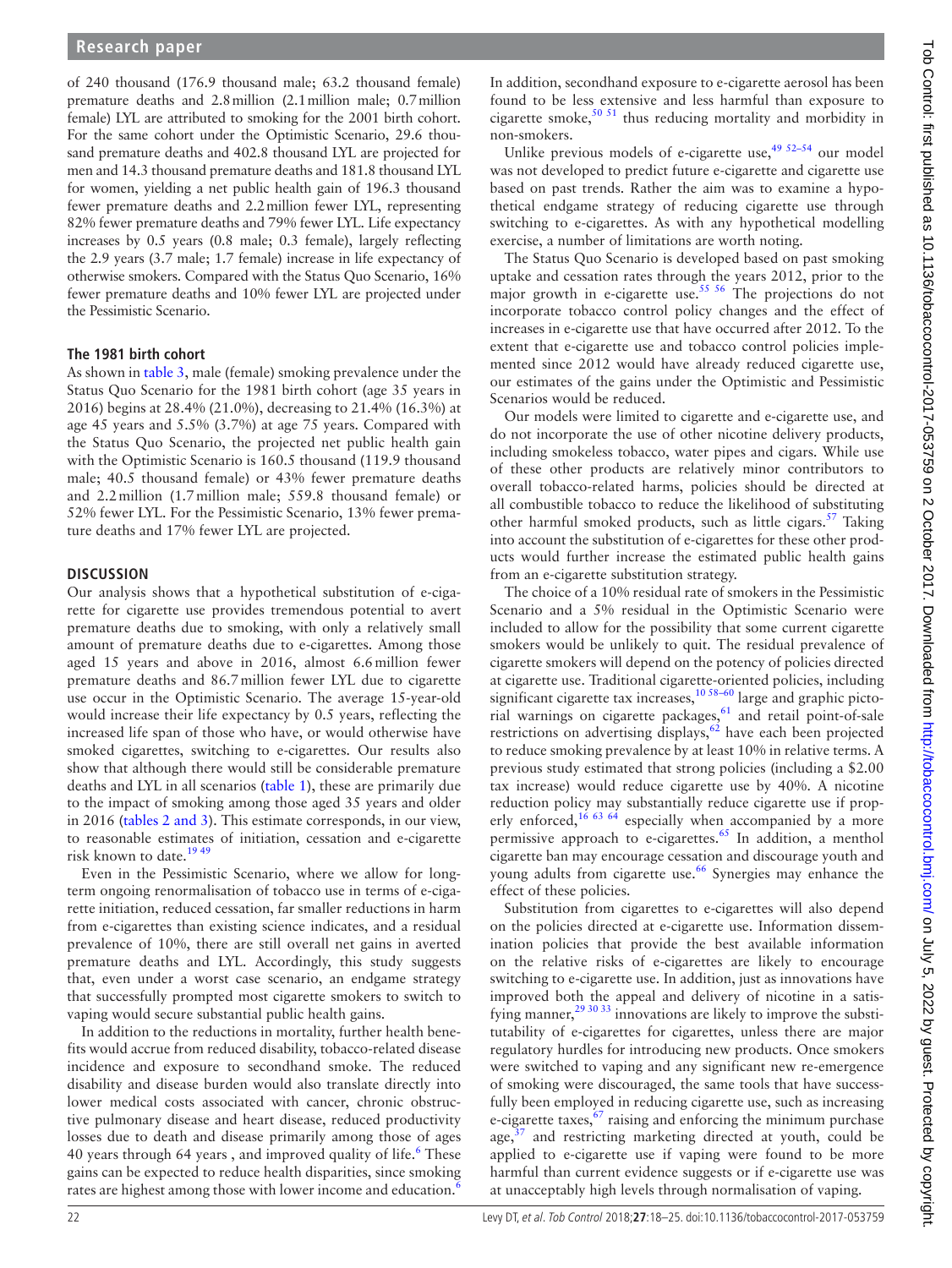# **Research paper**

<span id="page-5-0"></span>

| Status quo and e-cigarette substitution, premature deaths and life years lost, men and women, cohort born in 1981 (age 35 years in 2016)<br>Table 3 |                                              |             |       |       |                 |                    |                   |  |
|-----------------------------------------------------------------------------------------------------------------------------------------------------|----------------------------------------------|-------------|-------|-------|-----------------|--------------------|-------------------|--|
|                                                                                                                                                     | Year                                         | 2016        | 2026  | 2056  | Cumulative      | Deaths prevented/  | % Change relative |  |
| <b>Outcomes</b>                                                                                                                                     | Age, years                                   | 35          | 45    | 75    | $(2016 - 2080)$ | life years gained* | to status quo     |  |
| Male                                                                                                                                                |                                              |             |       |       |                 |                    |                   |  |
| Status Quo Scenariot                                                                                                                                |                                              |             |       |       |                 |                    |                   |  |
| Prevalence                                                                                                                                          | Never smoker                                 | 56.1%       | 55.9% | 58.4% |                 |                    |                   |  |
|                                                                                                                                                     | Cigarette smoker                             | 28.4%       | 21.4% | 5.5%  |                 |                    |                   |  |
|                                                                                                                                                     | Former smoker                                | 15.5%       | 22.7% | 36.1% |                 |                    |                   |  |
| Premature deaths                                                                                                                                    |                                              | 0           | 1110  | 5927  | 278703          |                    |                   |  |
| Life years lost                                                                                                                                     |                                              | $\pmb{0}$   | 42538 | 70549 | 3217819         |                    |                   |  |
| Optimistic Scenario‡                                                                                                                                |                                              |             |       |       |                 |                    |                   |  |
| Prevalence                                                                                                                                          | Never smoker                                 | 56.1%       | 55.8% | 56.8% |                 |                    |                   |  |
|                                                                                                                                                     | Cigarette smoker                             | 28.4%       | 5.0%  | 1.2%  |                 |                    |                   |  |
|                                                                                                                                                     | Former smoker>age 15.5%<br>40 years          |             | 17.6% | 25.4% |                 |                    |                   |  |
|                                                                                                                                                     | E-cigarettes<br>exclusive                    | 0.0%        | 8.4%  | 3.0%  |                 |                    |                   |  |
|                                                                                                                                                     | Former smoker <age<br>40 years</age<br>      | 0.0%        | 3.8%  | 3.9%  |                 |                    |                   |  |
|                                                                                                                                                     | E-cigarette/former<br>smoker                 | 0.0%        | 8.1%  | 2.5%  |                 |                    |                   |  |
|                                                                                                                                                     | Former e-cigarette<br>user                   | 0.0%        | 1.3%  | 7.3%  |                 |                    |                   |  |
| Premature deaths                                                                                                                                    |                                              | 0           | 300   | 3412  | 158760          | 119943             | 43.0%             |  |
| Life years lost                                                                                                                                     |                                              | $\pmb{0}$   | 11497 | 40613 | 1559 546        | 1658 273           | 51.5%             |  |
| Pessimistic Scenario§                                                                                                                               |                                              |             |       |       |                 |                    |                   |  |
| Premature deaths                                                                                                                                    |                                              | $\pmb{0}$   | 777   | 5123  | 236850          | 41853              | 15.0%             |  |
| Life years lost                                                                                                                                     |                                              | 0           | 29783 | 60982 | 2621 426        | 956393             | 18.5%             |  |
| Female                                                                                                                                              |                                              |             |       |       |                 |                    |                   |  |
| Status Quo Scenariot                                                                                                                                |                                              |             |       |       |                 |                    |                   |  |
| Prevalence                                                                                                                                          | Never smoker                                 | 67.1%       | 66.8% | 67.6% |                 |                    |                   |  |
|                                                                                                                                                     | Cigarette smoker                             | 21.0%       | 16.3% | 3.7%  |                 |                    |                   |  |
|                                                                                                                                                     | Former smoker                                | 11.9%       | 16.9% | 28.7% |                 |                    |                   |  |
| Premature deaths                                                                                                                                    |                                              | $\pmb{0}$   | 137   | 1924  | 98714           |                    |                   |  |
| Life years lost                                                                                                                                     |                                              | $\pmb{0}$   | 5673  | 26525 | 1078 282        |                    |                   |  |
| Optimistic Scenario‡                                                                                                                                |                                              |             |       |       |                 |                    |                   |  |
| Prevalence                                                                                                                                          | Never smoker                                 | 67.1%       | 66.8% | 67.0% |                 |                    |                   |  |
|                                                                                                                                                     | Cigarette smoker                             | 21.0%       | 5.0%  | 1.1%  |                 |                    |                   |  |
|                                                                                                                                                     | Former smoker >age 11.9%<br>40 years         |             | 13.4% | 20.9% |                 |                    |                   |  |
|                                                                                                                                                     | E-cigarettes<br>exclusive                    | 0.0%        | 5.8%  | 1.6%  |                 |                    |                   |  |
|                                                                                                                                                     | Former smoker <age 0.0%<br="">40 years</age> |             | 2.6%  | 2.6%  |                 |                    |                   |  |
|                                                                                                                                                     | E-cigarette/former<br>smoker                 | 0.0%        | 5.5%  | 1.4%  |                 |                    |                   |  |
|                                                                                                                                                     | Former e-cigarette<br>user                   | 0.0%        | 0.9%  | 5.3%  |                 |                    |                   |  |
| Premature deaths                                                                                                                                    |                                              | $\mathbf 0$ | 47    | 1020  | 58186           | 40528              | 41.1%             |  |
| Life years lost                                                                                                                                     |                                              | $\pmb{0}$   | 1936  | 14066 | 518499          | 559782             | 51.9%             |  |
| Pessimistic Scenario§                                                                                                                               |                                              |             |       |       |                 |                    |                   |  |
| Premature deaths                                                                                                                                    |                                              | $\pmb{0}$   | 108   | 1777  | 89933           | 8781               | 8.9%              |  |
| Life years lost                                                                                                                                     |                                              | $\pmb{0}$   | 4451  | 24492 | 950737          | 127544             | 11.8%             |  |

\*Life years gained=life years lost in Status Quo Scenario − life years lost in E-cigarette Substitution Scenario.

†Smoking rates evolve from initial 2016 levels based on age, gender and cohort-specific smoking initiation and cessation rates in the absence of e-cigarette use. ‡Optimistic Scenario: e-cigarettes excess risk 5% of smoking, 5% of the population continues to initiate cigarette smoking or remain as smokers, the remainder of never smokers then initiate e-cigarette use at the rate of cigarette smoking initiation in the Status Quo Scenario, and both smokers and e-cigarette users quit at the rate of smokers in the Status Quo Scenario.

§Pessimistic Scenario: e-cigarettes excess risk 40% of smoking, 10% of the population continues to initiate cigarette smoking or remain as smokers, the remainder of never smokers then initiate e-cigarette use at the 150% rate of cigarette smoking initiation in the Status Quo Scenario, and e-cigarette users quit at 50% of the rate of smokers in the Status Quo Scenario and smokers quit at the Status Quo cessation rate.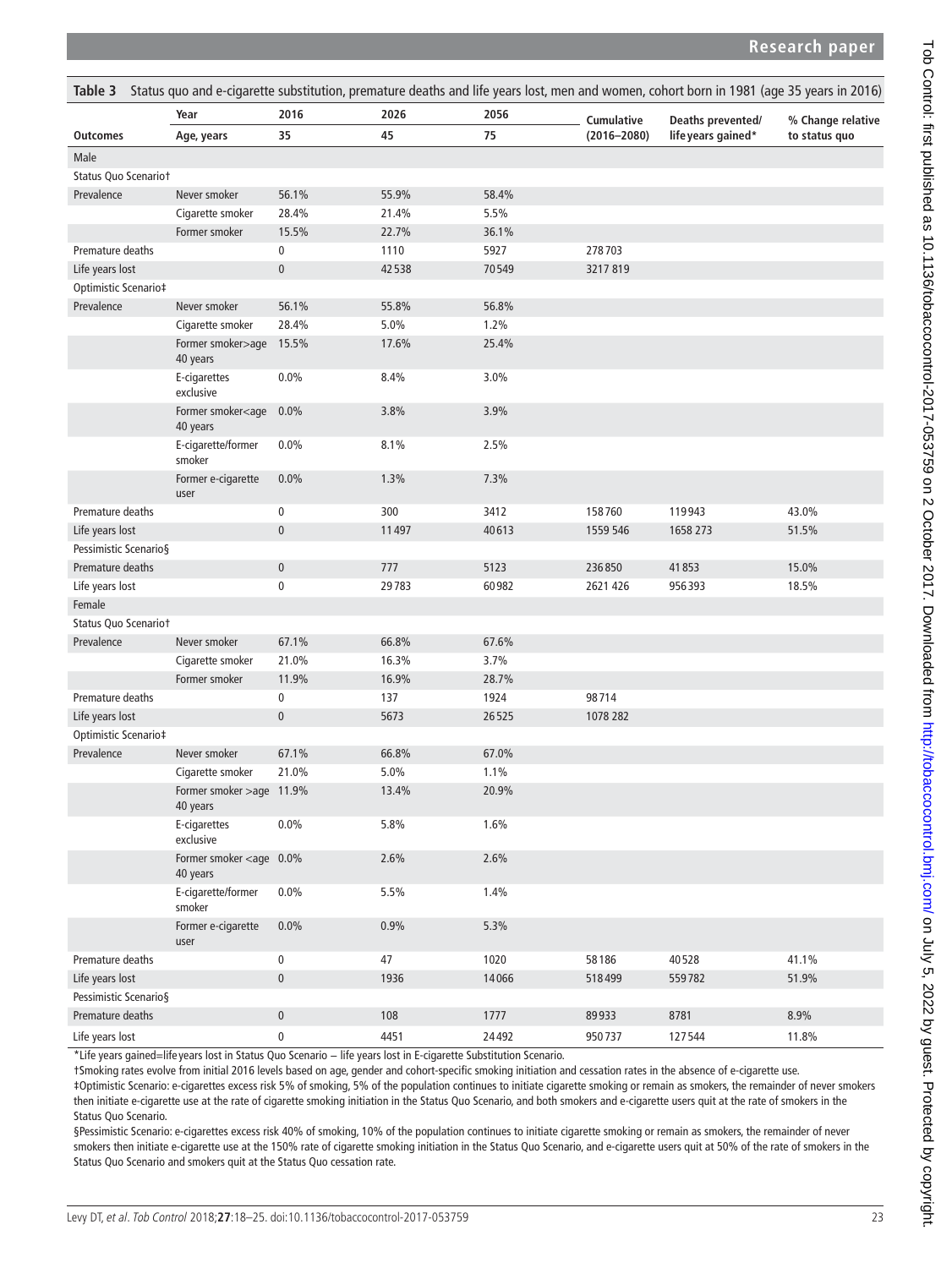Another limitation is that we treated e-cigarettes as a homogeneous category in terms of risks. In fact, products vary in terms of their toxicant content,<sup>28</sup> price<sup>68</sup> and desirability.<sup>69</sup> We do not yet have evidence of the actual long-term health effects of e-cigarette use. However, applying sensitivity analysis to the Pessimistic Scenario, we found that substitution from cigarettes to e-cigarettes yielded public health gains with excess risks of e-cigarettes relative to cigarettes as high as 71% for men and 55% for women. Regardless, prudent product standards to limit known toxicants as much as practical would reduce the range of harm for different types and brands of e-cigarettes, and is likely to increase perceptions by smokers of reduced harm of e-cigarettes relative to cigarettes. If the relative risk of e-cigarettes were to be reduced to 3% and the residual prevalence to 2.5%, the relative reduction in LYL would increase from 35% to 44%. Furthermore, heat-not-burn tobacco products have been introduced in some countries, and these may be a better substitute for cigarettes than e-cigarettes, but have higher toxicant levels. While they may impose greater health risks, they are still likely well within the estimates used in our Pessimistic Scenario.

In conclusion, tobacco industry documents<sup>70</sup> reveal an industry strategy of 'divide and conquer' focused primarily on fostering divisions within the tobacco control community regarding modified risk products. Indeed, the tobacco control community has had divided approaches to e-cigarettes, and in the process may have lost focus on cigarettes, the most deadly form of nicotine delivery. Our analysis shows that a strategy of replacing cigarette by e-cigarette use can yield substantial gains, even with conservative assumptions about related risks. Most important, an e-cigarette substitution strategy provides the justification to redouble efforts to target cigarette use, as called for by the WHO Frame-work Convention for Tobacco Control.<sup>[71](#page-7-25)</sup> An endgame scenario for cigarettes might well be within reach, if new technologies for delivering nicotine with substantially less harm, but sufficient satisfaction, are harnessed with sufficient passion and political will to aggressively phase out tobacco cigarettes.

**What this paper adds**

- ► The 2014 US Surgeon General's Report suggested the need for a new strategy to more quickly end tobacco use, but a credible strategy has not been provided. This paper considers a strategy of switching cigarettes smokers to e-cigarette use in USA to accelerate tobacco control progress.
- ► Using a previously validated simulation model, our projections show that a strategy of replacing cigarette smoking with e-cigarette use would yield substantial life year gains, even under pessimistic assumptions regarding cessation, initiation and relative harm.

#### **Author affiliations**

<sup>1</sup>Department of Oncology, Lombardi Comprehensive Cancer Center, Georgetown University Medical Center, Washington, District of Columbia, USA

<sup>2</sup>Nigel Gray Distinguished Fellow in Cancer Prevention, VicHealth Centre for Tobacco Control, The Cancer Council Victoria, Melbourne, Victoria, Australia

<sup>3</sup>O'Neill Institute for National & Global Health Law, Georgetown University Law Center, Washington, District of Columbia, USA

4 Department of Health Behavior, Division of Cancer Prevention and Population Studies, Roswell Park Cancer Institute, Buffalo, New York, USA

<sup>5</sup>Department of Epidemiology, School of Public Health, University of Michigan, Ann Arbor, Michigan, USA

<sup>6</sup>Department of Biostatistics, Yale University, New Haven, Connecticut, USA <sup>7</sup> Lombardi Comprehensive Cancer Center, Georgetown University, Washington, District of Columbia, USA

<sup>8</sup>Schroeder Institute for Tobacco Research and Policy Studies, Truth Initiative, Washington, District of Columbia, USA

**Acknowledgements** The authors thank Michael Cummings, Medical University of South Carolina, for comments on an earlier draft.

**Contributors** DTL wrote most of the original paper. DBA and DTL conceived the original idea. ZY and YL conducted the analysis and helped write up the methods and results section. RB, RM, TRH, RJO'C, MLG and RN helped with the writing and revisions and contributed to the discussion of methodology.

**Funding** Funding was received by DTL, DBA, RM and RN from the National Institute on Drug Abuse, under grant R01DA036497. TRH and RM received funding from the Cancer Intervention and Surveillance Modeling Network (CISNET) of the Division of Cancer Control and Population Sciences, NCI under grant UO1-CA97450. RB, MLG, RJO'C and DTL received funding from the National Cancer Institute under grant P01-CA200512.

**Competing interests** MLG received a research grant from Pfizer and served as an advisory board member to Johnson & Johnson, manufacturers of smoking cessation medications. No other conflicts of interest are declared.

**Provenance and peer review** Not commissioned; externally peer reviewed.

**Data sharing statement** The model used in this article and a manual will be made available by Dr. Levy upon request.

**Open Access** This is an Open Access article distributed in accordance with the Creative Commons Attribution Non Commercial (CC BY-NC 4.0) license, which permits others to distribute, remix, adapt, build upon this work non-commercially, and license their derivative works on different terms, provided the original work is properly cited and the use is non-commercial. See: [http://creativecommons.org/](http://creativecommons.org/licenses/by-nc/4.0/) [licenses/by-nc/4.0/](http://creativecommons.org/licenses/by-nc/4.0/)

© Article author(s) (or their employer(s) unless otherwise stated in the text of the article) 2018. All rights reserved. No commercial use is permitted unless otherwise expressly granted.

### **References**

- <span id="page-6-0"></span>1 Holford TR, Meza R, Warner KE, et al. Tobacco control and the reduction in smokingrelated premature deaths in the United States, 1964-2012. [JAMA](http://dx.doi.org/10.1001/jama.2013.285112) 2014;311:164–71.
- 2 Levy DT, Meza R, Zhang Y, et al. Gauging the Effect of U.S. Tobacco Control Policies From 1965 Through 2014 Using SimSmoke. [Am J Prev Med](http://dx.doi.org/10.1016/j.amepre.2015.10.001) 2016;50:535-42.
- <span id="page-6-1"></span>3 Jha P, Ramasundarahettige C, Landsman V, et al. 21st-century hazards of smoking and benefits of cessation in the United States. [N Engl J Med](http://dx.doi.org/10.1056/NEJMsa1211128) 2013;368:341-50.
- 4 Thun MJ, Lopez AD, Hartge P. Smoking-related mortality in the United States. N Engl J Med 2013;18:368.
- 5 Carter BD, Abnet CC, Feskanich D, et al. Smoking and mortality--beyond established causes. [N Engl J Med](http://dx.doi.org/10.1056/NEJMsa1407211) 2015;372:631-40.
- <span id="page-6-2"></span>6 U.S. Department of Health and Human Services. The health consequences of smoking—50 years of progress: a report of the surgeon general. Atlanta, GA. 2014.
- <span id="page-6-4"></span>7 Warner KE. Tobacco control policies and their impacts. Past, present, and future. Ann [Am Thorac Soc](http://dx.doi.org/10.1513/AnnalsATS.201307-244PS) 2014;11:227–30.
- <span id="page-6-3"></span>8 Lykke M, Pisinger C, Glümer C. Ready for a goodbye to tobacco? - Assessment of support for endgame strategies on smoking among adults in a Danish regional health survey. [Prev Med](http://dx.doi.org/10.1016/j.ypmed.2015.11.016) 2016;83:5-10.
- 9 Branston JR, Sweanor D. Big tobacco, E-cigarettes, and a road to the smoking endgame. [Int J Drug Policy](http://dx.doi.org/10.1016/j.drugpo.2015.12.023) 2016;29:14-18.
- <span id="page-6-7"></span>10 Cobiac LJ, Ikeda T, Nghiem N, et al. Modelling the implications of regular increases in tobacco taxation in the tobacco endgame. [Tob Control](http://dx.doi.org/10.1136/tobaccocontrol-2014-051543) 2015;24:e154-60.
- 11 Hurt RD, Murphy JG, Dunn WF. Did we finally slay the evil dragon of cigarette smoking in the late 20th century?: unfortunately, the answer is no - the dragon is still alive and well in the 21st century and living in the third world. Shame on us!. [Chest](http://dx.doi.org/10.1378/chest.13-2804) 2014;146:1438–43.
- 12 Kozlowski LT. Prospects for a nicotine-reduction strategy in the cigarette endgame: Alternative tobacco harm reduction scenarios. [Int J Drug Policy](http://dx.doi.org/10.1016/j.drugpo.2015.02.001) 2015;26:543-7.
- 13 Malone R, McDaniel P, Smith E. It is time to plan the tobacco endgame. [BMJ](http://dx.doi.org/10.1136/bmj.g1453) 2014;348:g1453.
- 14 Pearson AL, van der Deen FS, Wilson N, et al. Theoretical impacts of a range of major tobacco retail outlet reduction interventions: modelling results in a country with a smoke-free nation goal. [Tob Control](http://dx.doi.org/10.1136/tobaccocontrol-2013-051362) 2015;24:e32-8.
- 15 Thomas BP, Gostin LO. Tobacco endgame strategies: challenges in ethics and law. Tob [Control](http://dx.doi.org/10.1136/tobaccocontrol-2012-050839) 2013;22(Suppl 1):i55–7.
- <span id="page-6-8"></span>16 Benowitz NL, Donny EC, Hatsukami DK. Reduced nicotine content cigarettes, e-cigarettes and the cigarette end game. [Addiction](http://dx.doi.org/10.1111/add.13534) 2017;112:6-7.
- <span id="page-6-5"></span>17 Kozlowski LT, Abrams DB. Obsolete tobacco control themes can be hazardous to public health: the need for updating views on absolute product risks and harm reduction. **[BMC Public Health](http://dx.doi.org/10.1186/s12889-016-3079-9) 2016**; 16:432.
- 18 Abrams DB. Promise and peril of e-cigarettes: can disruptive technology make cigarettes obsolete? [JAMA](http://dx.doi.org/10.1001/jama.2013.285347) 2014;311:135–6.
- <span id="page-6-6"></span>Levy DT, Cummings KM, Villanti AC, et al. A framework for evaluating the public health impact of e-cigarettes and other vaporized nicotine products. [Addiction](http://dx.doi.org/10.1111/add.13394) 2017;112:8–17.